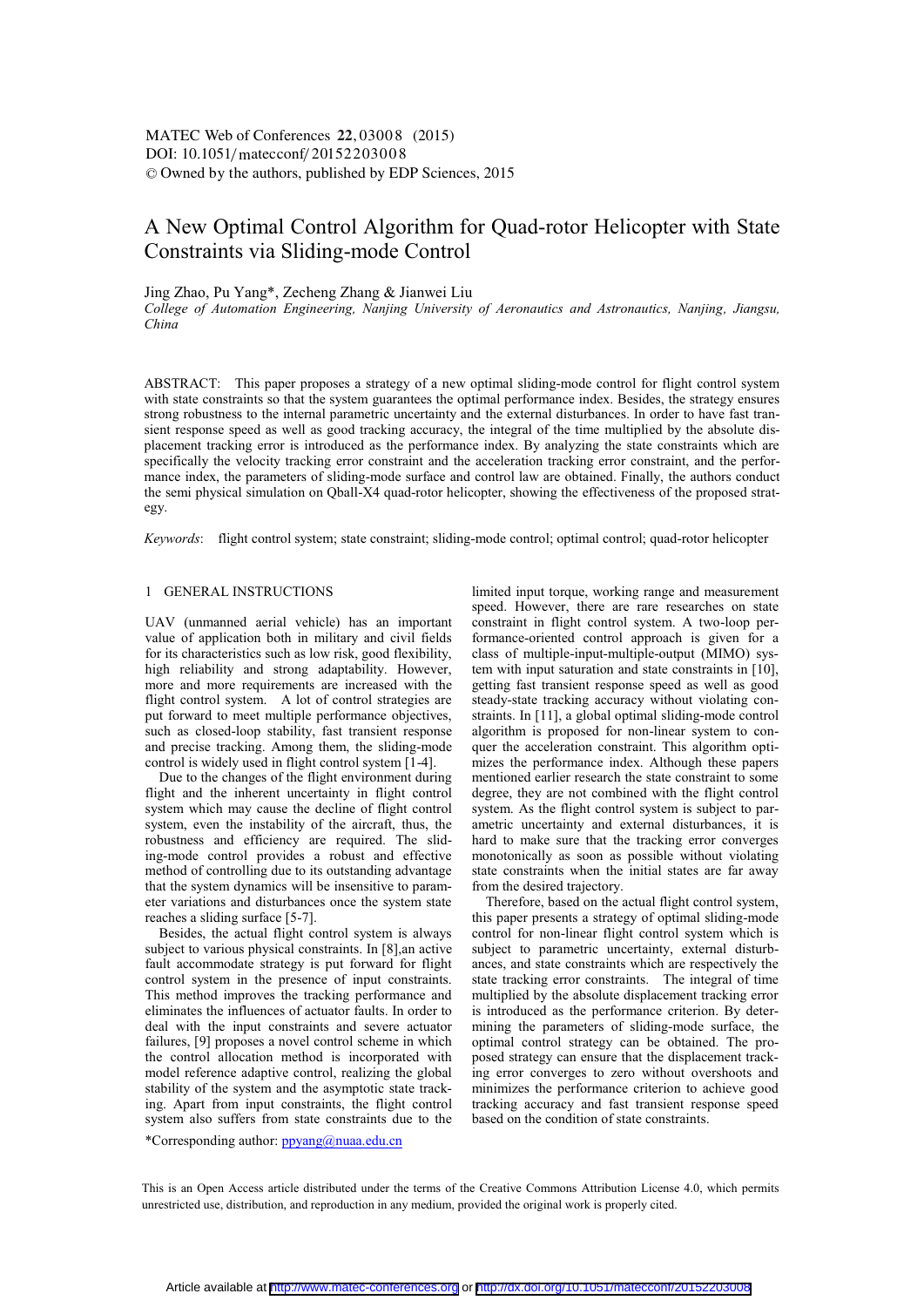This paper is organized as follows. Problem formulation is presented in Section 2. Besides, the state constraints, more specifically, the velocity tracking error constraint and the acceleration tracking error constraint are analyzed and formulated. Then the sliding-mode control strategies are discussed in Section 3. In this section, the optimal parameters of sliding-mode surface and control law are obtained. In Section 4, the semi physical simulation is conducted on Qball-X4 which is produced by Quanser Company. The effectiveness of the algorithm is proven by simulation. Finally, the conclusion is drawn in Section 5.

# 2 PROBLEM FORMULATION

The non-linear third-order flight control system is described as follows:

$$
x = F(x) + G(x)u + \Phi
$$
 (1)

$$
F(x) = [x_2 \, x_3 \, f(x) + \Delta f]^T \tag{2}
$$

$$
G(x) = [0 \ 0 \ g(x)]^T
$$
 (3)

$$
\Phi = [0 \ 0 \ d]^T \tag{4}
$$

Where  $x = [x_1 x_2 x_3]^T$  is the state vector describing the state variables of the system which are respectively displacement, velocity and acceleration.  $\vec{u}$  is the actuator input.  $g(x)$  and  $f(x)$  are the non-linear functions of state.  $\Delta f$  and  $\tilde{d}$  especially represent the parametric uncertainty and the external disturbances satisfying  $|\Delta f + d| \le \varphi$ .

The desired trajectory that system (1) should track is  $x_d = [x_{1d} x_{2d} x_{3d}]^T$  where  $x_{1d} = x_{2d}$  and  $x_{2d} = x_{3d}$ . Furthermore,  $x_{3d}$  is differentiable. The tracking errors of the system are represented by vector  $e = [e_1 e_2 e_3]^T = x - x_d$ , where  $e_1$  represents the displacement tracking error. At the initial time, the tracking errors are defined as  $e_0 = [e_{10} 0 0]^T$ .

We consider the flight control system which suffers from two types of state constraints:

(1)The velocity tracking error constraint is shown as follows:

$$
|e_2(t)| \le v_{\text{max}} \tag{5}
$$

(2)The acceleration tracking error constraint is shown as follows:

$$
|e_3(t)| \le a_{\max} \tag{6}
$$

# 3 SLIDING-MODE CONTROL STRATEGY

In this section, the parameters of sliding-mode surface are selected, and the control law is designed.

The sliding surface is chosen as follows:

$$
s = \begin{cases} \alpha + \beta t + e_3 + Ae_2 + Be_1 & t \le t_f \\ e_3 + Ae_2 + Be_1 & t > t_f \end{cases}
$$
 (7)

Where,  $\alpha$ ,  $\beta$ ,  $A$ ,  $B$  are the scalar constants to be determined, and  $\alpha + \beta t$  is the global sliding-mode factor.  $t_f$  is the switching time of sliding-mode surface when  $\alpha$  and  $\beta$  satisfy  $\alpha + \beta t_f = 0$ .

At the initial time  $t = 0$ , the representative point of the system belongs to the sliding-mode surface satisfying  $s = 0$ . So it can be obtained as follows:<br> $\alpha + Be_{10} = 0$ 

$$
\alpha + Be_{10} = 0
$$
 (8)  
We obtain it as follows:

 $\alpha = -Be_{10}$  (9) From (7), at the time  $t \in (0, t_f)$ , we obtain it as follows:

$$
\alpha + \beta t + e_3 + Ae_2 + Be_1 = 0 \tag{10}
$$

$$
e_1 + Ae_1 + Be_1 + \alpha + \beta t = 0 \tag{11}
$$

While during the time  $t \in (t_f, \infty)$ , we obtain it as follows:

$$
e_1 + Ae_1 + Be_1 = 0 \tag{12}
$$

In order to make the displacement tracking error converge to zero monotonically without overshoot as soon as possible, the characteristic equation (12) should have a pair of equal real roots [12]. Therefore, we obtain it as follows:

$$
A = 2B^{\overline{2}} \tag{13}
$$

1

Then solving  $(11)$  and  $(12)$  with  $(9)$  and  $(13)$ , for the time  $t \in (0, t_f)$ , the tracking errors can be described as follows:

$$
e_1 = -(2\beta B^{-\frac{2}{3}} + \beta B^{-1}t)e^{-B^{\frac{1}{3}}t} + 2\beta B^{-\frac{2}{3}} + e_{10} - \beta B^{-1}t \quad (14)
$$

$$
e_2 = e_1 = \beta (1 + B^{\frac{1}{2}} t) B^{-1} e^{-B^{\frac{1}{2}t}} - \beta B^{-1}
$$
 (15)

$$
e_3 = e_2 = -\beta e^{-\frac{1}{\beta^2 t}}t \tag{16}
$$

According to (14), (15) and (16), the tracking errors at the switching time  $t = t_f$  can be obtained. Then we acquire the tracking errors for the time  $t \in (t_f, \infty)$ as follows:

$$
e_1 = [\beta(e^{j\frac{1}{B_{2f}}}-1)(t+2B^{-\frac{1}{2}})B^{-1} - e_{10}e^{j\frac{1}{B_{2f}}}]e^{-B^{\frac{1}{2}}t} \qquad (17)
$$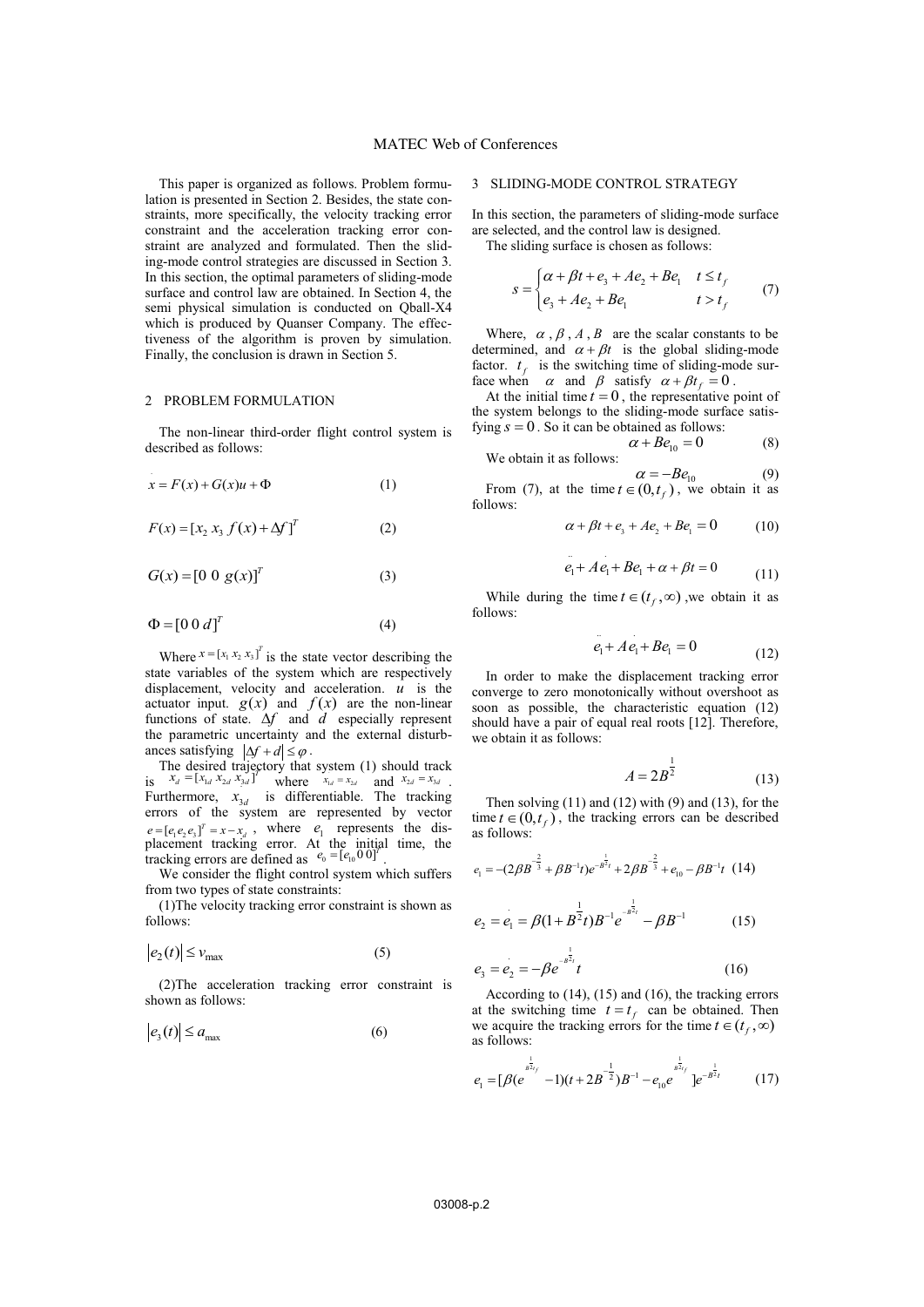$$
e_2 = \left[\beta B^{-\frac{1}{2}}(1 - e^{-\frac{1}{B^{2t}}})\left(1 + B^{-\frac{1}{2}}\right) + e_{10}e^{-\frac{1}{B^{2t}}t}B^{\frac{1}{2}}\right]e^{-B^{\frac{1}{2t}}} \quad (18)
$$

$$
e_3 = \left[ -e_{10}Be^{B^{2t}f} + \beta(e^{B^{2t}f} - 1)t \right]e^{-B^2t} \tag{19}
$$

We define *c* as follows:

$$
c = B^{\frac{1}{2}}t_f \tag{20}
$$

Then *B* can be described with *c* as follows:

$$
B = (c \beta e_{10}^{-1})^{\frac{2}{3}}
$$
 (21)

In order to suppress the chatter of sliding-mode, the exponential reaching law is chosen as the control method, and the sign function is replaced by  $R(s) = s / (s + \phi)$ . So the selected sliding-mode surface is expected as follows:

$$
s = -\lambda_1 R(s) - \lambda_2 s \tag{22}
$$

Solving (1) with (7) and (22), we can obtain the actuator input as follows:

$$
u = \frac{-\lambda_i R(s) - \lambda_i s}{g(x)} + \frac{x_{s} - f(x) - \Delta f - d - Ae_s - Be_s - \eta \beta}{g(x)}
$$
\n
$$
g(x)
$$
\nWhere

\n
$$
\eta = \begin{cases} \eta = 1 & t \le t_f \\ \eta = 0 & t > t_f \end{cases} \tag{23}
$$

Considering the flight safety and flying qualities, the rapid response and control precision of flight control system should be guaranteed firstly. So the performance index is chosen as follows to minimize the integral of the time multiplied by the absolute displacement tracking error:

$$
J = \int_{t_0}^{\infty} t \left| e_1(t) \right| dt \tag{24}
$$

# 3.1 *Velocity tracking error constraint*

Theorem 1:The optimal value of (24) which is subject to (5) is achieved when  $c_{op1} \rightarrow \infty$ .

Proof: Solving (24) with (14) and (17), a function of *J* is obtained as follows:

$$
J = |e_{10}|^{\frac{5}{3}} |\beta|^{-\frac{2}{3}} (c^{\frac{1}{3}} + \frac{c^{\frac{4}{3}}}{6} + 3c^{-\frac{2}{3}})
$$
 (25)

The derivative of  $e_2(t)$  with respect to time is shown as follows:

$$
e_{2}(t) = e_{3}(t) = \begin{cases} -\beta e^{-B^{\frac{1}{2}}t}t & t \leq t_{f} \ (26) \\ e^{-B^{\frac{1}{2}}t} \left[ -Be_{10}e^{c} + \beta(e^{c}-1)t \right] & t > t_{f} \end{cases}
$$

The extreme value of  $e_2(t)$  can be achieved when the time satisfies  $e_2(t_{vmax})=0$ :

$$
t_{\text{vmax}} = Be_{10}e^{c} \beta^{-1} (e^{c} - 1)^{-1}
$$
 (27)

Corresponding, the extreme value of  $e_2(t)$  is shown as follows:

$$
e_2(t_{\text{vmax}}) = \beta B^{-1} e^{-c e^c (e^c - 1)^{-1}} (1 - e^c) \quad (28)
$$

Combining (28) and (21), we can obtain as follows:

$$
e_2(t_{\text{vmax}}) = e_{10}^{\frac{2}{3}} |\beta|^{\frac{1}{3}} c^{-\frac{2}{3}} e^{-c e^c (e^c - 1)^{-1}} (1 - e^c) \quad (29)
$$

Then (29) can be expressed as follows:

$$
e_{10}^{\frac{2}{3}}|\beta|^{\frac{1}{3}}c^{-\frac{2}{3}}e^{-ce^{c}(e^{c}-1)^{-1}}(1-e^{c}) \leq v_{\text{max}} \qquad (30)
$$

From (30), the extreme acceptable value of  $\beta$ can be expressed as follows:

$$
|\beta| \le v_{\text{max}}^3 e_{10}^{-2} c^2 e^{3c e^c (e^e - 1)^{-1}} (1 - e^c)^{-3} \quad (31)
$$

Substituting (31) into (25), we acquire it as follows:

$$
J \ge v_{\text{max}}^{-2} |e_{10}|^3 e^{-2c e^c (e^c - 1)^{-1}} (1 - e^c)^2 (c^{-1} + \frac{1}{6} + 3c^{-2}) (32)
$$

For any c,  $\frac{dJ}{dc} \leq 0$ . Thus, the minimum of per-

formance index can be achieved when it is shown as follows:

$$
c_{op1} \to \infty \tag{33}
$$

According to  $(9)$ ,  $(13)$ ,  $(20)$  and  $(31)$ , the optimal value of other parameters in sliding-mode surface is shown as follows:

$$
\beta_{op1} \to \infty \tag{34}
$$

$$
A_{op1} \to \infty \tag{35}
$$

$$
B_{op1} \to \infty \tag{36}
$$

$$
\alpha_{op1} \to \infty \tag{37}
$$

$$
t_{fop1} = \frac{|e_{10}|}{v_{\text{max}}}
$$
\n(38)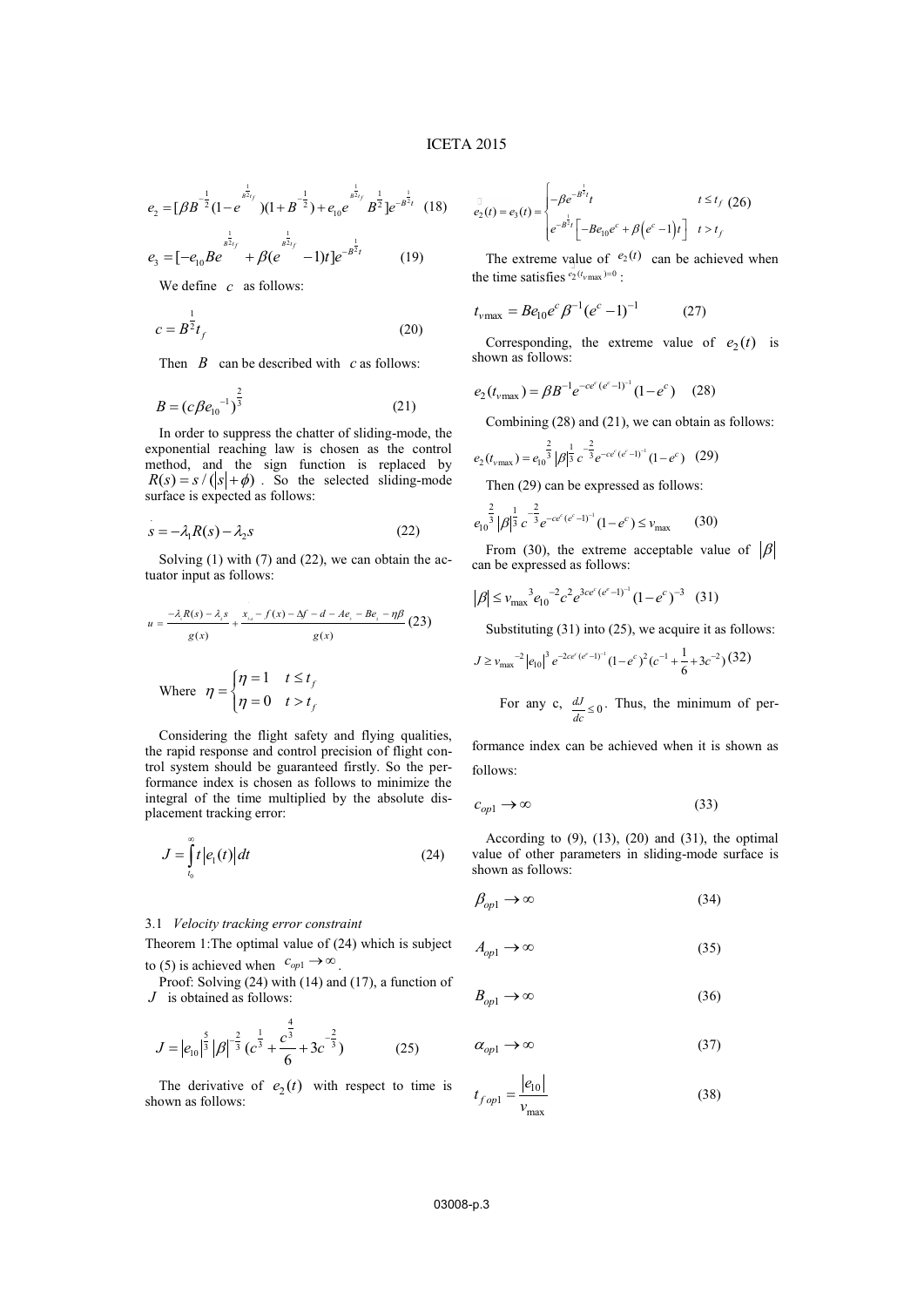However, these parameters would result in the infinite control signal and the infinite acceleration tracking errors which are unacceptable in practical applications. Therefore, this method is not appropriate for the velocity tracking error only. Other factors should be taken into consideration to determine the feasible maximum value of  $c_{op1}$ .

# 3.2 *Acceleration tracking error constraint*

Theorem 2: The optimal value of (24) which is subject to (6) is achieved when  $c_{\varphi_1} = 3\sqrt{2}$ .

Proof: At the switching time  $t_f$ , it is obviously shown as follows:

$$
\left| e_3(t_f) \right| \le a_{\text{max}} \tag{39}
$$

Thus:

$$
a_{\max} \ge e^{-c} (c \beta e_{10}^{-1})^{\frac{2}{3}} |e_{10}| \tag{40}
$$

Therefore:

$$
|\beta| \le \left[ a_{\text{max}} e^{-c} c^{\frac{2}{3}} |e_{10}|^{\frac{1}{3}} \right]^{\frac{3}{2}}
$$
 (41)

From (16) and (19), function of  $e_3(t)$  can be obtained:

$$
e_{3}(t) = \begin{cases} -\beta e^{-B^{\frac{1}{2}}t}t & t \leq t_{f} \\ e^{-B^{\frac{1}{2}}t} \left[ -B e_{10} e^{c} + \beta (e^{c} - 1)t \right] & t > t_{f} \end{cases}
$$
(42)

The derivative of function (42) with respect to time is shown as follows:

$$
e_{3}(t) = \begin{cases} -\beta e^{-B^{\frac{1}{2}t}} \left(1 - B^{\frac{1}{2}t}\right) & t \leq t_{f} \quad (43) \\ e^{-B^{\frac{1}{2}t}} \left[-B^{\frac{3}{2}}e_{10}e^{k} + \beta\left(e^{k} - 1\right)\left(1 - B^{\frac{1}{2}t}\right)\right] & t > t_{f} \end{cases}
$$

During the time  $t \leq t_f$ , we can obtain the time  $t_{\text{max1}} = B^{-\frac{1}{2}}$  when  $e_3$  reaches the maximum according to (43). On the condition that  $t_{\text{max1}} < t_f$ , the maximum absolute value of  $e_3(t)$  should be expressed as follows:

$$
e_3(t_{\text{max1}}) = -\beta e^{-1} B^{-\frac{1}{2}}
$$
 (44)

If not, the maximum absolute value of  $e_3(t)$ should be expressed as follows:

$$
e_{3}\left(t_{\max 1}\right) = e_{3}\left(t_{f}\right) \tag{45}
$$

During the time  $t > t_f$ , we can obtain the time when  $e_3$  reaches the maximum as follows:

$$
t_{\max 2} = B^{-\frac{1}{2}} + B e_{10} e^{c} \left( e^{c} - 1 \right) \beta^{-1}
$$
 (46)

Corresponding, the maximum absolute value of  $e_3(t)$  should be expressed as follows:

$$
e_3(t_{\text{max}2}) = (e^c - 1)e^{-ce^c(e^c - 1)^{-1}} \beta e^{-1} B^{-\frac{1}{2}} \quad (47)
$$

Apparently,  $|e_3(t_{\text{max1}})| > |e_3(t_{\text{max2}})|$ . So we obtain it as follows:

$$
|\beta| \le \begin{cases} \left(a_{\max}e^{c}c^{-\frac{2}{3}}e_{10}^{-\frac{1}{3}}\right)^{\frac{3}{2}} & c < 1\\ \left(a_{\max}e^{-\frac{1}{3}}e_{10}^{-\frac{1}{3}}\right)^{\frac{3}{2}} & c \ge 1 \end{cases} \tag{48}
$$

Solving (25) with (48), the function of performance index can be expressed with only one variable *c* just as follows:

$$
J \ge \begin{cases} a_{\text{max}}^{-1} |e_{10}|^2 e^{-c} \left( \frac{1}{6} c^2 + c + 2 \right) & c \le 1 \\ a_{\text{max}}^{-1} |e_{10}|^2 e^{-c} \left( \frac{1}{6} c + 3c^{-1} + 1 \right) & c > 1 \end{cases} \tag{49}
$$

The derivative of function(49)with respect to *c* is shown as follows:

$$
\frac{dJ}{dc} = \begin{cases} a_{\text{max}}^{-1} |e_{10}|^2 \\ \bullet \left[ e^{-c} \left( \frac{1}{3} c + 1 \right) - e^{-c} \left( \frac{1}{6} c^2 + c + 2 \right) \right] & c \le 1 \\ a_{\text{max}}^{-1} |e_{10}|^2 e^{-1} \left( \frac{1}{6} - 3c^{-2} \right) & c > 1 \end{cases} \tag{50}
$$

On the condition that  $c \le 1$ ,  $\frac{dJ}{dc}$ is always less than zero. When  $c \leq 1$ , the optimal value of *c* is acquired as follows according to  $\frac{dJ}{dc} = 0$ :

$$
c_{op2} = 3\sqrt{2} \tag{51}
$$

Corresponding, the optimal value of  $\beta$  is shown as follows:

$$
\beta_{op2} = \left(a_{\text{max}}e\right)^{\frac{3}{2}}e_{10}^{-\frac{1}{2}}\left(3\sqrt{2}\right)^{\frac{1}{2}}
$$
 (52)

### 4 SIMULATION

In order to verify the effectiveness of the proposed optimal sliding-mode control strategy, we choose the Qball-X4 experimental platform which is produced by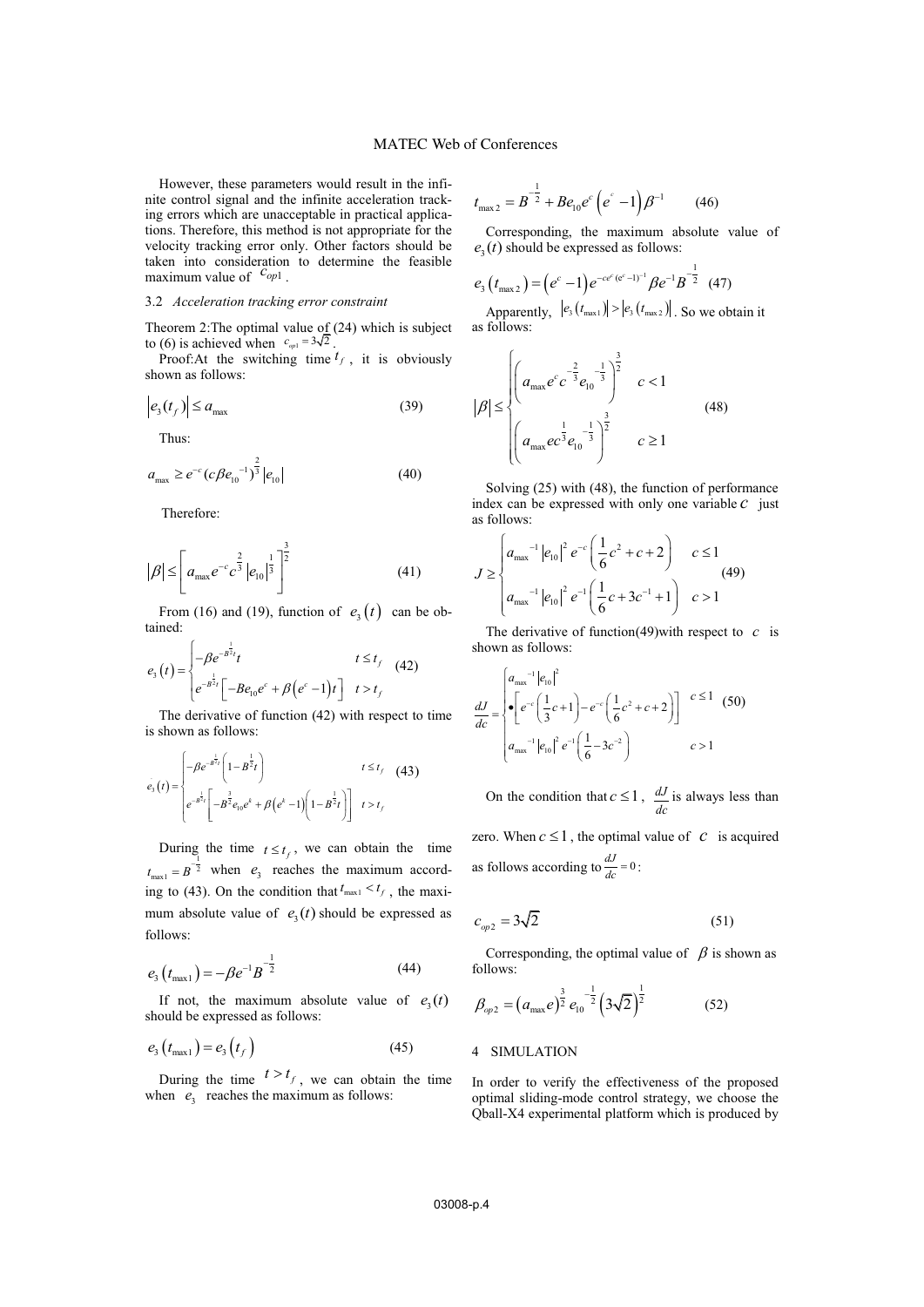.

Quanser company as the research plant. As shown in Figure 1, the Qball-X4 experiment platform consists of helicopter body, Quarc acquisition card of aircraft data, target computer, power supply and real-time control software. Use the supporting software, the model built by Matlab/Simulink can be compiled to C code, and downloaded to real-time simulation system from PCI card through the parallel port [13]. Thus, the efficiency of the strategy can be verified by this simulation experiment.



Figure 1. Quanser Qball-X4 experiment platform



Figure 2. Qball-X4 axes and sign convention

As shown in Figure 2, the body coordinate system *OXYZ* is set up for convenience. Assume that the pitch angle $\theta$ , roll angle  $\phi$ , yaw angle  $\psi$  are all zero, Qball takes flat flight. Without loss of generality, only the control results of rotational movement in the *X* axis are given. We select the displacement, velocity and acceleration in the *X* axis as the system state variables

which satisfy the following equations of state:

$$
x = F(x) + G(x)u + \Phi
$$
  
\n
$$
F(x) = [x_2 \ x_3 \ x_1x_2 + \Delta f]^T
$$
  
\n
$$
G(x) = [0 \ 0 \ 1]^T
$$
  
\n
$$
\Phi = [0 \ 0 \ d]^T
$$



Figure 3. Curves of the actual and the required position tracking



Figure 4. Curves of the replacement tracking error

Considering the common internal parametric uncertainty inside aircraft, and the external interference that aircraft may easily encounter during flight (such as the air flow disturbance), we assume that the parametric uncertainty is  $\Delta f = 0.39 \sin(x_1 x_2 + x_3 t)$ , and the flight control system suffers from the external disturbance that  $d = 0.6 \sin(10t)$  at the same time.<br>The desired trajectory is  $x_{1d} = \sin(t+1.5)$  and at

the initial time,the state vector of system is  $x_0 = \begin{bmatrix} 7.9975 & 0.07074 & -0.9975 \end{bmatrix}^T$ 

On condition of the physical limits in flight control system, we assume that the state constraints are  $e_2 \le 15 m/s$  and  $e_3 \le 3 m/s^2$ . We conduct the simulations which are subject to one state constraint each time.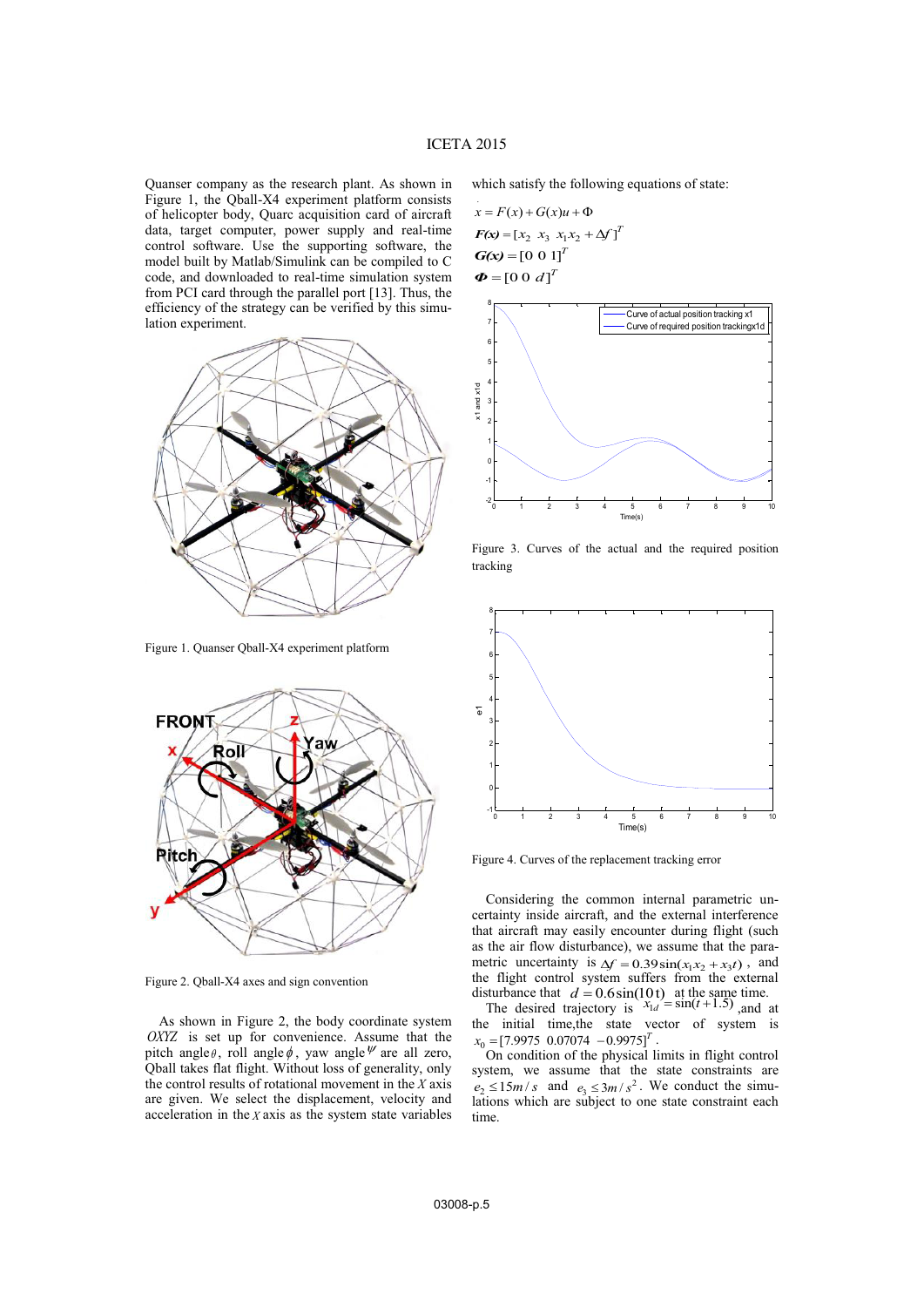

Figure 6. Curves of acceleration tracking error



Figure 7. Curves of actual and required position tracking

**Condition 1:** The acceleration tracking error constraint is  $e_3 \leq 3m/s^2$ 

Figure 3 to Figure 6 show the simulation results on condition 1.

It is obvious that there is an initial position tracking error in the *X* axis in Figure 3. However, Qball precisely tracks the target displacement in short time. The Figure 4, Figure 5 and Figure 6 show that the choices of parameters of sliding-mode surface and control law ensure that the system's state tracking errors of replacement, velocity and acceleration converge to zero with accuracy rapidly. Especially, from Figure 6,the acceleration tracking error satisfies the state constraint  $e_3 \leq 3m/s^2$  all the time.

**Condition 2:** The velocity tracking error constraint is  $e_2 \le 15 m/s$ .

Through several attempts, when  $c_{op} = 20$ , the corresponding sliding-mode surface and control law lead to the simulation results as follows that satisfy the velocity tracking error constraint. Figure 7 to Figure 10 are the simulation results on condition 2.



Figure 8. Curves of the replacement tracking error



Figure 9. Curves of the velocity tracking error

From Figure 7, we can obtain that there is an initial position tracking error in the *X* axis obviously, but the system is able to precisely track the target displacement in short time. The Figure 8, Figure 9 and Figure 10 indicate that the choices of parameters of sliding-mode surface and control law not only satisfy the velocity tracking error constraint  $e_2 \le 15 m/s$  but also make the system's state tracking errors of replacement, velocity and acceleration converge to zero rapidly. But clearly, there is a huge peak in curve of